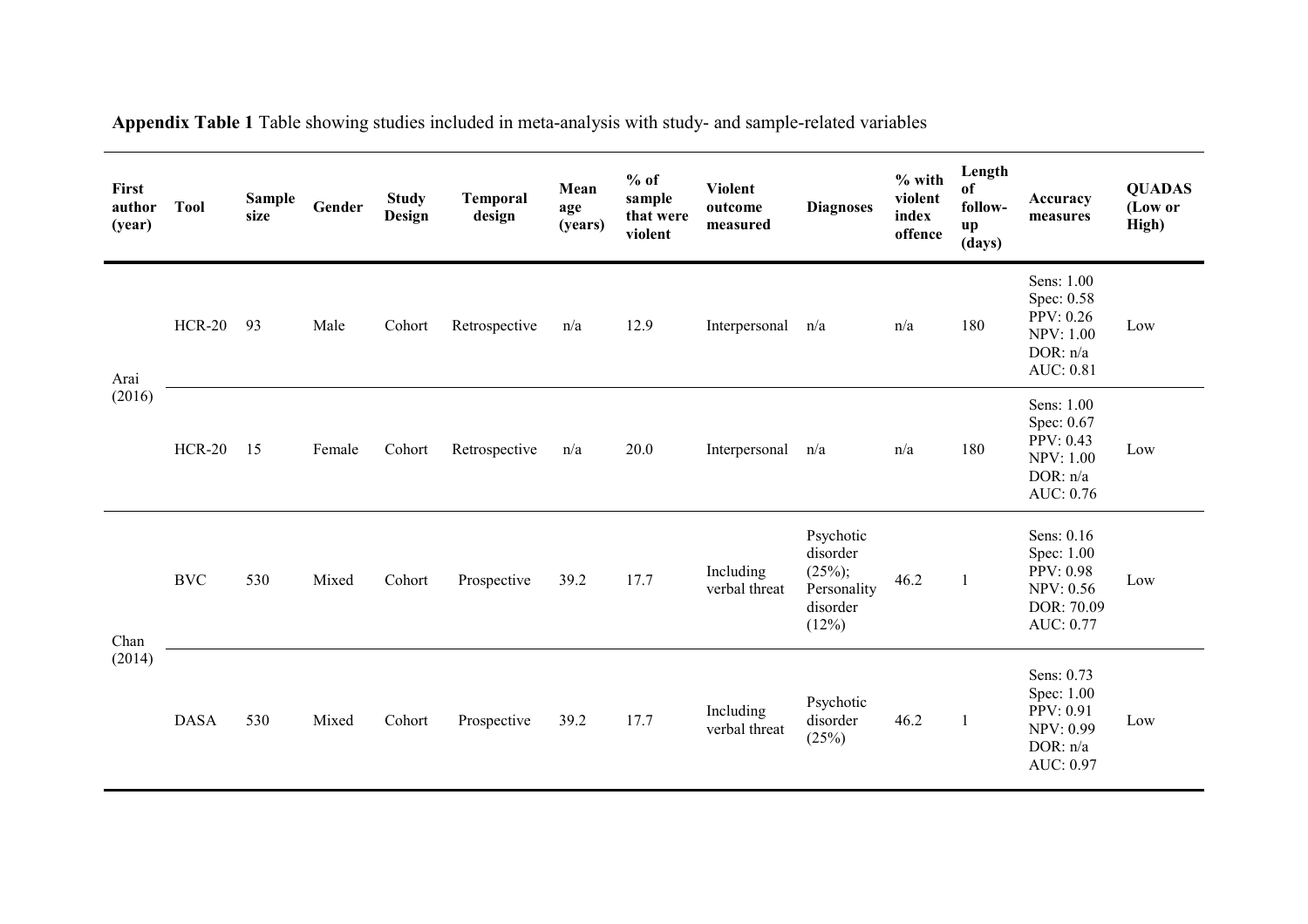| First<br>author<br>(year) | <b>Tool</b>   | <b>Sample</b><br>size | <b>Study</b><br>Design | <b>Temporal</b><br>design | Gender | Mean<br>age<br>(years) | $%$ of<br>sample<br>that<br>were<br>violent | <b>Violent</b><br>outcome<br>measured | <b>Diagnoses</b>                                                        | $%$ with<br>violent<br>index<br>offence | Length<br>of<br>follow-<br>up<br>(days) | Accuracy<br>measures                                                                 | <b>QUADAS</b><br>(Low or<br>High) |
|---------------------------|---------------|-----------------------|------------------------|---------------------------|--------|------------------------|---------------------------------------------|---------------------------------------|-------------------------------------------------------------------------|-----------------------------------------|-----------------------------------------|--------------------------------------------------------------------------------------|-----------------------------------|
| Chu                       | <b>BVC</b>    | 70                    | Cohort                 | Prospective               | Mixed  | 34.3                   | 22.9                                        | Interpersonal                         | Psychotic<br>disorder<br>(80%)                                          | 65.7                                    | $\mathbf{1}$                            | Sens: 0.95<br>Spec: 0.52<br>PPV: 0.12<br><b>NPV: 0.99</b><br>DOR: 16.15<br>AUC: 0.83 | Low                               |
| (2013)                    | <b>DASA</b>   | 70                    | Cohort                 | Prospective               | Mixed  | 34.3                   | 22.9                                        | Interpersonal                         | Psychotic<br>disorder<br>$(80\%)$ ;<br>Personality<br>disorder<br>(20%) | 65.7                                    | $\mathbf{1}$                            | Sens: 0.76<br>Spec: 0.81<br>PPV: 0.04<br><b>NPV: 1.00</b><br>DOR: 13.20<br>AUC: 0.83 | Low                               |
| Daffern<br>(2007)         | <b>DASA</b>   | 38                    | Cohort                 | Prospective               | Male   | n/a                    | 7.0                                         | Including<br>verbal threat            | Personality<br>disorder<br>$(100\%)$                                    | n/a                                     | 1                                       | Sens: 0.13<br>Spec: 0.98<br>PPV: 0.35<br><b>NPV: 0.94</b><br>DOR: 8.64<br>AUC: 0.65  | Low                               |
| de<br>Vogel<br>(2005)     | <b>HCR-20</b> | 21                    | Cohort                 | Retrospective             | Male   | 30.7                   | 28.6                                        | Interpersonal                         | n/a                                                                     | 74                                      | 561                                     | Sens: 1.00<br>Spec: 0.27<br>PPV: 0.35<br><b>NPV: 1.00</b><br>DOR: n/a<br>AUC: 0.93   | Low                               |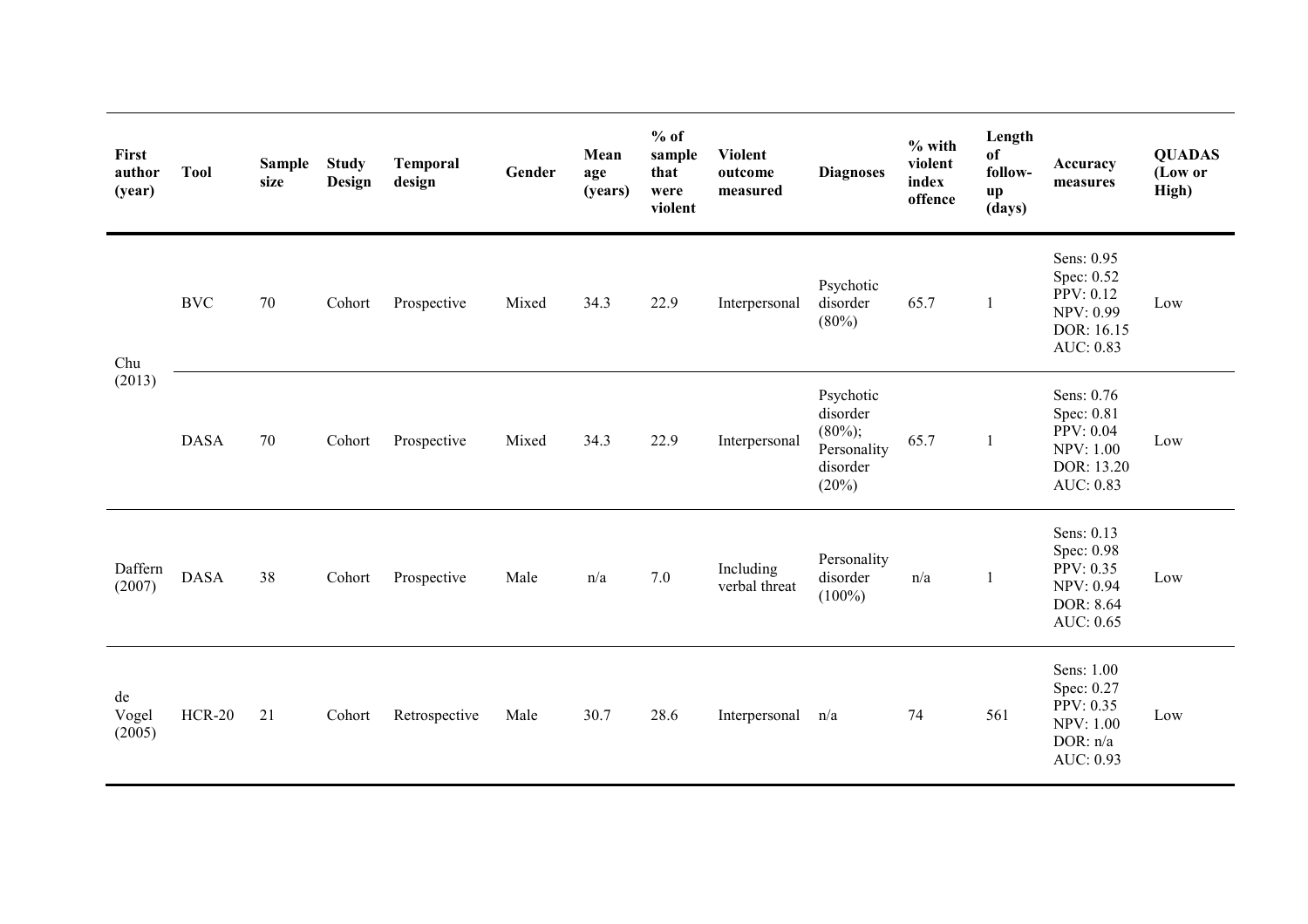| First<br>author<br>(year)   | <b>Tool</b>   | Sample<br>size | <b>Study</b><br>Design | Temporal<br>design | Gender | Mean<br>age<br>(years) | $%$ of<br>sample<br>that<br>were<br>violent | <b>Violent</b><br>outcome<br>measured | <b>Diagnoses</b>                 | $\frac{0}{0}$<br>with<br>violent<br>index<br>offence | Length<br>of<br>follow-<br>up<br>(days) | Accuracy<br>measures                                                                 | <b>QUADAS</b><br>(Low or<br>High) |
|-----------------------------|---------------|----------------|------------------------|--------------------|--------|------------------------|---------------------------------------------|---------------------------------------|----------------------------------|------------------------------------------------------|-----------------------------------------|--------------------------------------------------------------------------------------|-----------------------------------|
| de Vogel<br>(2005)          | <b>HCR-20</b> | 27             | Cohort                 | Retrospective      | Female | 33.2                   | 29.6                                        | Interpersonal                         | n/a                              |                                                      | 306                                     | Sens: 0.63<br>Spec: 0.42<br>PPV: 0.31<br>NPV: 0.73<br>DOR: 1.21<br>AUC: 0.59         | Low                               |
| de Vogel<br>(2006)          | $HCR-20$      | 127            | Cohort                 | Prospective        | Male   | 32.9                   | 15.0                                        | Interpersonal                         | Personality<br>disorder<br>(66%) | 93                                                   | 645                                     | Sens: 1.00<br>Spec: 0.79<br>PPV: 0.21<br><b>NPV: 1.00</b><br>DOR: $n/a$<br>AUC: 0.85 | Low                               |
| de Vries<br>Robbe<br>(2016) | $HCR-20$      | 146            | Cohort                 | Prospective        | Male   | n/a                    | 11.3                                        | Including<br>verbal threat            | n/a                              | n/a                                                  | 365                                     | Sens: 0.49<br>Spec: 0.82<br>PPV: 0.26<br><b>NPV: 0.93</b><br>DOR: 4.38<br>AUC: 0.67  | Low                               |
|                             | HCR-20 39     |                | Cohort                 | Prospective        | Female | n/a                    | 10.2                                        | Including<br>verbal threat            | n/a                              | n/a                                                  | 365                                     | Sens: 0.56<br>Spec: 0.80<br>PPV: 0.24<br><b>NPV: 0.94</b><br>DOR: 4.92<br>AUC: 0.67  | Low                               |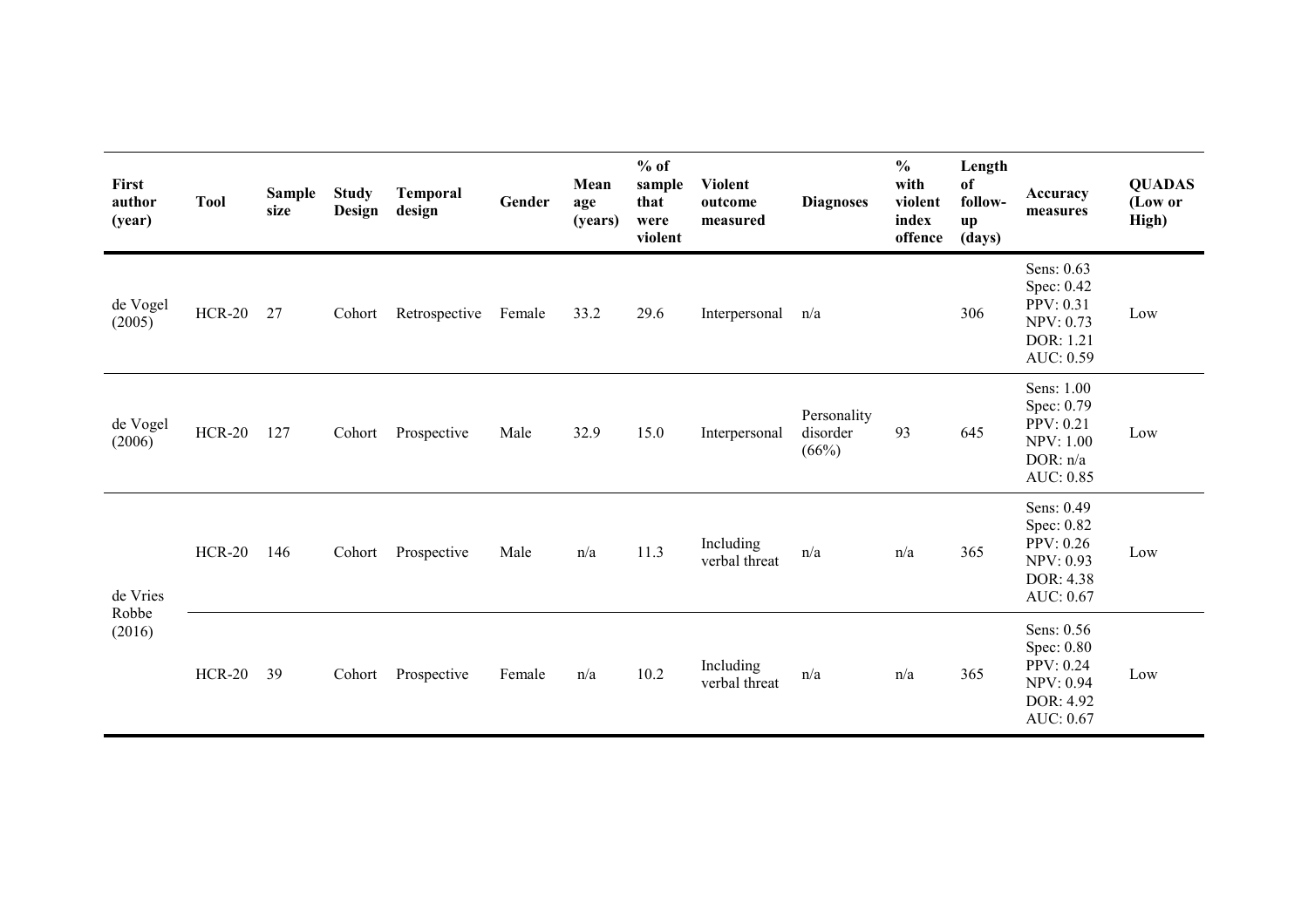| First<br>author<br>(year) | <b>Tool</b>  | <b>Sample</b><br>size | <b>Study</b><br>Design | <b>Temporal</b><br>design | Gender | Mean<br>age<br>(years) | $%$ of<br>sample<br>that<br>were<br>violent | <b>Violent</b><br>outcome<br>measured | <b>Diagnoses</b>                                                       | $\frac{0}{0}$<br>with<br>violent<br>index<br>offence | Length<br>of<br>follow-<br>up<br>(days) | Accuracy<br>measures                                                                        | <b>QUADAS</b><br>(Low or<br>High) |
|---------------------------|--------------|-----------------------|------------------------|---------------------------|--------|------------------------|---------------------------------------------|---------------------------------------|------------------------------------------------------------------------|------------------------------------------------------|-----------------------------------------|---------------------------------------------------------------------------------------------|-----------------------------------|
| Desmarais<br>(2012)       | <b>START</b> | 120                   | Cohort                 | Pseudo-<br>Prospective    | Male   | 38                     | 22.7                                        | Interpersonal                         | Psychotic<br>disorder<br>(85%)                                         | 80                                                   | 365                                     | Sens: 0.96<br>Spec: 0.49<br>PPV: 0.36<br><b>NPV: 0.98</b><br>DOR: 24.89<br>AUC: 0.85        | Low                               |
| Dolan<br>(2008)           | VRS-2        | 147                   | Cohort                 | Retrospective             | Mixed  | 36                     | 52.1                                        | Including<br>verbal threat            | Psychotic<br>disorder<br>$(90\%)$ ;<br>Personality<br>disorder<br>(4%) | 51                                                   | 56                                      | Sens: 0.63<br>Spec: 0.66<br><b>PPV</b> : 0.68<br><b>NPV: 0.61</b><br>DOR: 3.04<br>AUC: 0.69 | Low                               |
| Fagan<br>(2009)           | $HCR-20$     | 81                    | Cohort                 | Prospective               | Male   | n/a                    | 11.1                                        | Including<br>verbal threat            | n/a                                                                    | n/a                                                  | 184.8                                   | Sens: 0.78<br>Spec: 0.76<br>PPV: 0.29<br><b>NPV: 0.97</b><br>DOR: 11.32<br><b>AUC: 0.80</b> | Low                               |
| Gunenc<br>(2017)          | <b>START</b> | 44                    | Cohort                 | Prospective               | Male   | 34.3                   | 45.5                                        | Interpersonal                         | Psychotic<br>disorder<br>(48%)                                         | n/a                                                  | 180                                     | Sens: 0.75<br>Spec: 0.75<br>PPV: 0.71<br><b>NPV: 0.78</b><br>DOR: 9.00<br>AUC: 0.65         | Low                               |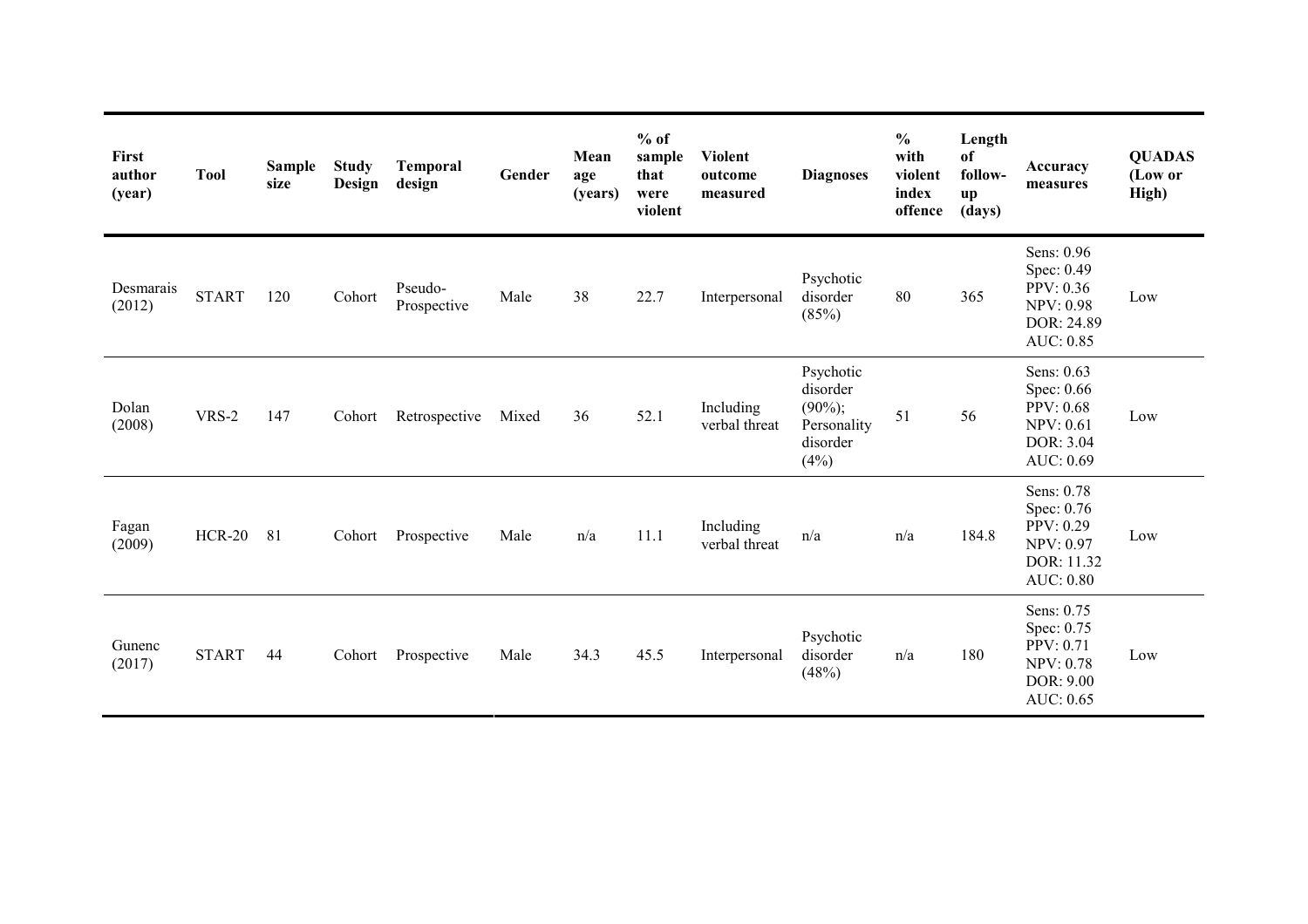| First<br>author<br>(year) | <b>Tool</b>   | <b>Sample</b><br>size | <b>Study</b><br>Design | <b>Temporal</b><br>design | Gender | Mean<br>age<br>(years) | $%$ of<br>sample<br>that<br>were<br>violent | <b>Violent</b><br>outcome<br>measured | <b>Diagnoses</b>                                                        | $\frac{6}{6}$<br>with<br>violent<br>index<br>offence | Length<br>of<br>follow-<br>up<br>(days) | Accuracy<br>measures                                                                 | <b>QUADAS</b><br>(Low or<br>High) |
|---------------------------|---------------|-----------------------|------------------------|---------------------------|--------|------------------------|---------------------------------------------|---------------------------------------|-------------------------------------------------------------------------|------------------------------------------------------|-----------------------------------------|--------------------------------------------------------------------------------------|-----------------------------------|
| Hvidhjelm<br>(2014)       | <b>BVC</b>    | 156                   | Cohort                 | Prospective               | Mixed  | 38                     | 48.7                                        | Including<br>verbal threat            | Psychotic<br>disorder<br>$(83\%)$ ;<br>Personality<br>disorder<br>(3%)  | 85.3                                                 | 1                                       | Sens: 0.66<br>Spec: 1.00<br>PPV: 0.37<br><b>NPV: 1.00</b><br>DOR: $n/a$<br>AUC: 0.92 | Low                               |
| Jeandarme<br>(2017)       | $HCR-20$      | 168                   | Cohort                 | Retrospective             | Mixed  | 36.1                   | 19.6                                        | Interpersonal                         | Psychotic<br>disorder<br>$(43\%)$ ;<br>Personality<br>disorder<br>(76%) | 75.6                                                 | 675.4                                   | Sens: 0.33<br>Spec: 0.71<br>PPV: 0.22<br><b>NPV: 0.81</b><br>DOR: 1.23<br>AUC: 0.60  | Low                               |
| McDermott<br>(2011)       | <b>COVR</b>   | 146                   | Cohort                 | Prospective               | Mixed  | 46.1                   | 15.1                                        | Interpersonal                         | Psychotic<br>disorder<br>(78%)                                          | 63                                                   | 140                                     | Sens: 0.73<br>Spec: 0.63<br>PPV: 0.26<br><b>NPV: 0.93</b><br>DOR: 4.52<br>AUC: 0.73  | Low                               |
| Mudde<br>(2011)           | <b>HCR-20</b> | 102                   | Cohort                 | Pseudo-<br>Prospective    | Mixed  | 37.1                   | 42.2                                        | Including<br>verbal threat            | Psychotic<br>disorder<br>(73%)                                          | 70                                                   | 1278                                    | Sens: 0.54<br>Spec: 0.72<br>PPV: 0.58<br><b>NPV: 0.68</b><br>DOR: 2.84<br>AUC: 0.71  | Low                               |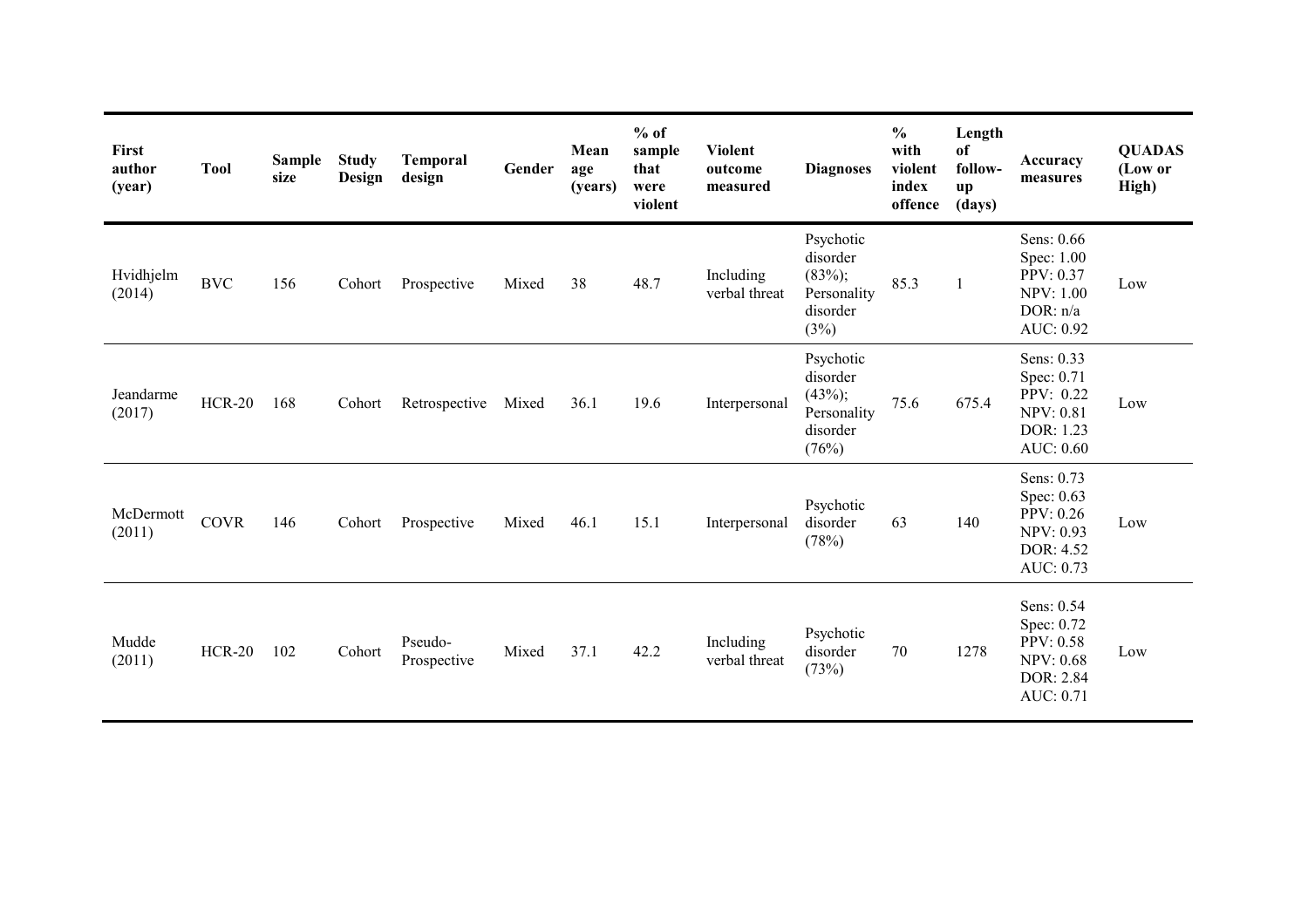| First<br>author<br>(year) | <b>Tool</b>   | <b>Sample</b><br>size | <b>Study</b><br>Design | Temporal<br>design | Gender | Mean<br>age<br>(years) | $%$ of<br>sample<br>that<br>were<br>violent | <b>Violent</b><br>outcome<br>measured | <b>Diagnoses</b>                                                        | $\frac{0}{0}$<br>with<br>violent<br>index<br>offence | Length<br>of<br>follow-<br>up<br>(days) | Accuracy<br>measures                                                                | <b>QUADAS</b><br>(Low or<br>High) |
|---------------------------|---------------|-----------------------|------------------------|--------------------|--------|------------------------|---------------------------------------------|---------------------------------------|-------------------------------------------------------------------------|------------------------------------------------------|-----------------------------------------|-------------------------------------------------------------------------------------|-----------------------------------|
| Negredo                   | <b>HCR-20</b> | 29                    | Cohort                 | Retrospective      | Male   | 38                     | 44.8                                        | Interpersonal                         | Psychotic<br>disorder<br>$(79%)$ ;<br>Personality<br>disorder<br>(21%)  | 74.7                                                 |                                         | Sens: 0.77<br>Spec: 0.56<br>PPV: 0.59<br><b>NPV: 0.75</b><br>DOR: 4.29<br>AUC: 0.29 | Low                               |
| (2015)                    | PCL:SV        | 29                    | Cohort                 | Retrospective      | Male   | 38                     | 44.8                                        | Interpersonal                         | Psychotic<br>disorder<br>$(79%)$ ;<br>Personality<br>disorder<br>(21%)  | 74.7                                                 |                                         | Sens: 0.46<br>Spec: 0.88<br>PPV: 0.75<br><b>NPV: 0.67</b><br>DOR: 6.00<br>AUC: 0.24 | Low                               |
| Nonstad<br>(2010)         | <b>START</b>  | 47                    | Cohort                 | Prospective        | Mixed  | 36                     | 34.8                                        | Including<br>verbal threat            | Psychotic<br>disorder<br>$(96\%)$ ;<br>Personality<br>disorder<br>(15%) | n/a                                                  | 90                                      | Sens: 0.81<br>Spec: 0.60<br>PPV: 0.52<br><b>NPV: 0.86</b><br>DOR: 6.50<br>AUC: 0.77 | Low                               |
| Snowden<br>(2009)         | <b>COVR</b>   | 44                    | Cohort                 | Prospective        | Male   | n/a                    | 52.3                                        | Interpersonal                         | n/a                                                                     | n/a                                                  | 180                                     | Sens: 0.74<br>Spec: 0.76<br>PPV: 0.77<br>NPV: 0.73<br>DOR: 9.07<br>AUC: 0.34        | Low                               |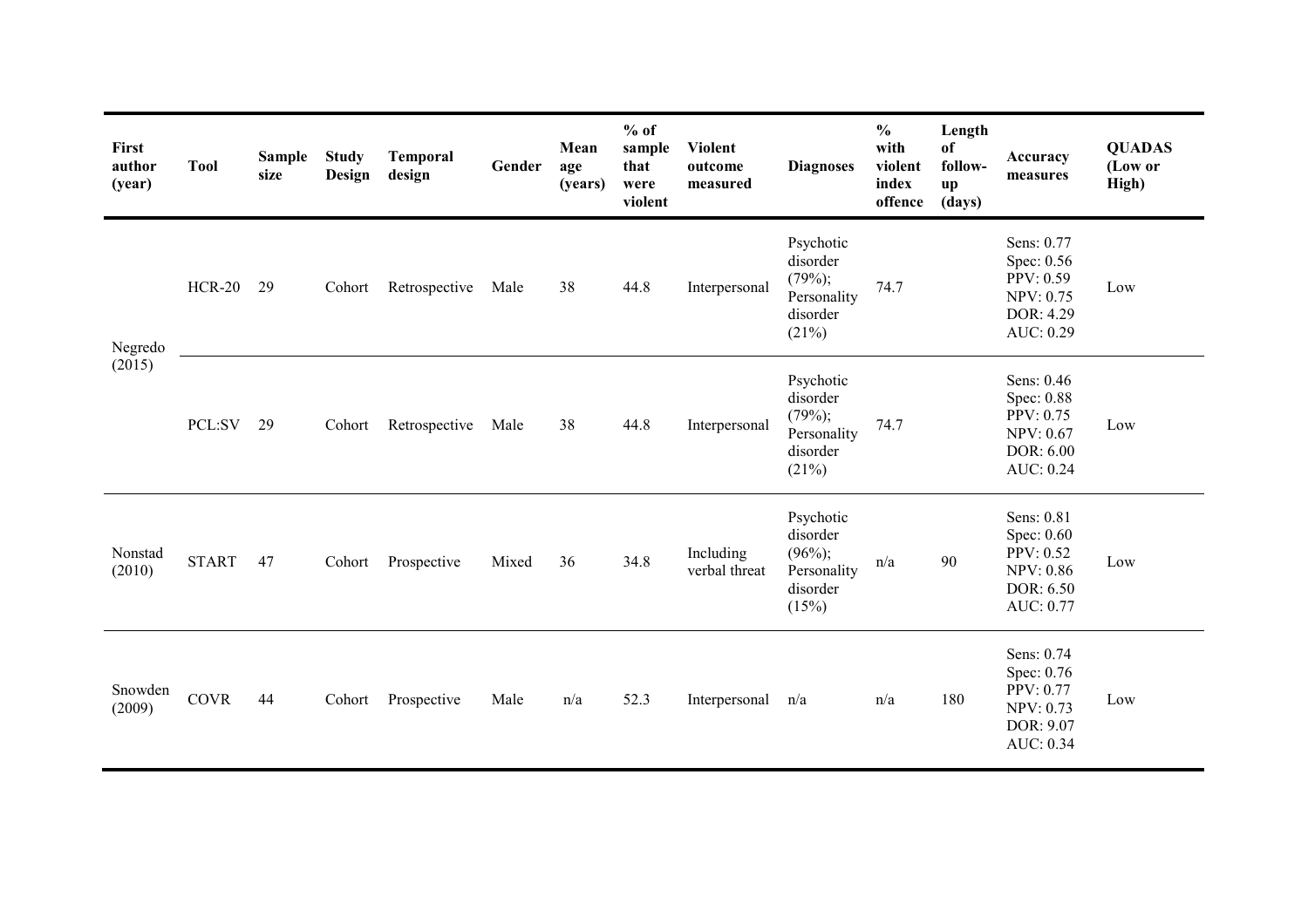| First<br>author<br>(year) | <b>Tool</b> | Sample<br>size | <b>Study</b><br>Design | <b>Temporal</b><br>design | Gender | Mean<br>age<br>(years) | $%$ of<br>sample<br>that<br>were<br>violent | <b>Violent</b><br>outcome<br>measured | <b>Diagnoses</b> | $%$ with<br>violent<br>index<br>offence | Length<br>of<br>follow-<br>$\mathbf{u}\mathbf{p}$<br>(days) | <b>Accuracy</b><br>measures                                                                | <b>QUADAS</b><br>(Low or<br>High) |
|---------------------------|-------------|----------------|------------------------|---------------------------|--------|------------------------|---------------------------------------------|---------------------------------------|------------------|-----------------------------------------|-------------------------------------------------------------|--------------------------------------------------------------------------------------------|-----------------------------------|
|                           | <b>COVR</b> | 8              | Cohort                 | Prospective Female        |        | n/a                    | 50.0                                        | Interpersonal n/a                     |                  | n/a                                     | 180                                                         | Sens: 0.25<br>Spec: 0.75<br><b>PPV: 0.50</b><br><b>NPV: 0.50</b><br>DOR: 1.00<br>AUC: 0.79 | Low                               |
| Snowden<br>(2009)         | HCR-20 44   |                | Cohort                 | Prospective Male          |        | n/a                    | 52.3                                        | Interpersonal n/a                     |                  | n/a                                     | 180                                                         | Sens: 0.87<br>Spec: 0.24<br>PPV: 0.56<br><b>NPV: 0.63</b><br>DOR: 2.08<br>AUC: 0.91        | Low                               |
|                           | HCR-20 8    |                | Cohort                 | Prospective Female        |        | n/a                    | 50.0                                        | Interpersonal n/a                     |                  | n/a                                     | 180                                                         | Sens: 1.00<br>Spec: 0.75<br>PPV: 0.80<br>NPV:1.00<br>DOR: $n/a$<br>AUC: 0.67               | Low                               |
|                           | PCL-R       | 44             | Cohort                 | Prospective Male          |        | n/a                    | 52.3                                        | Interpersonal n/a                     |                  | n/a                                     | 180                                                         | Sens: 0.83<br>Spec: 0.19<br>PPV: 0.53<br>NPV: 0.50<br>DOR: 1.12<br>AUC: 0.81               | Low                               |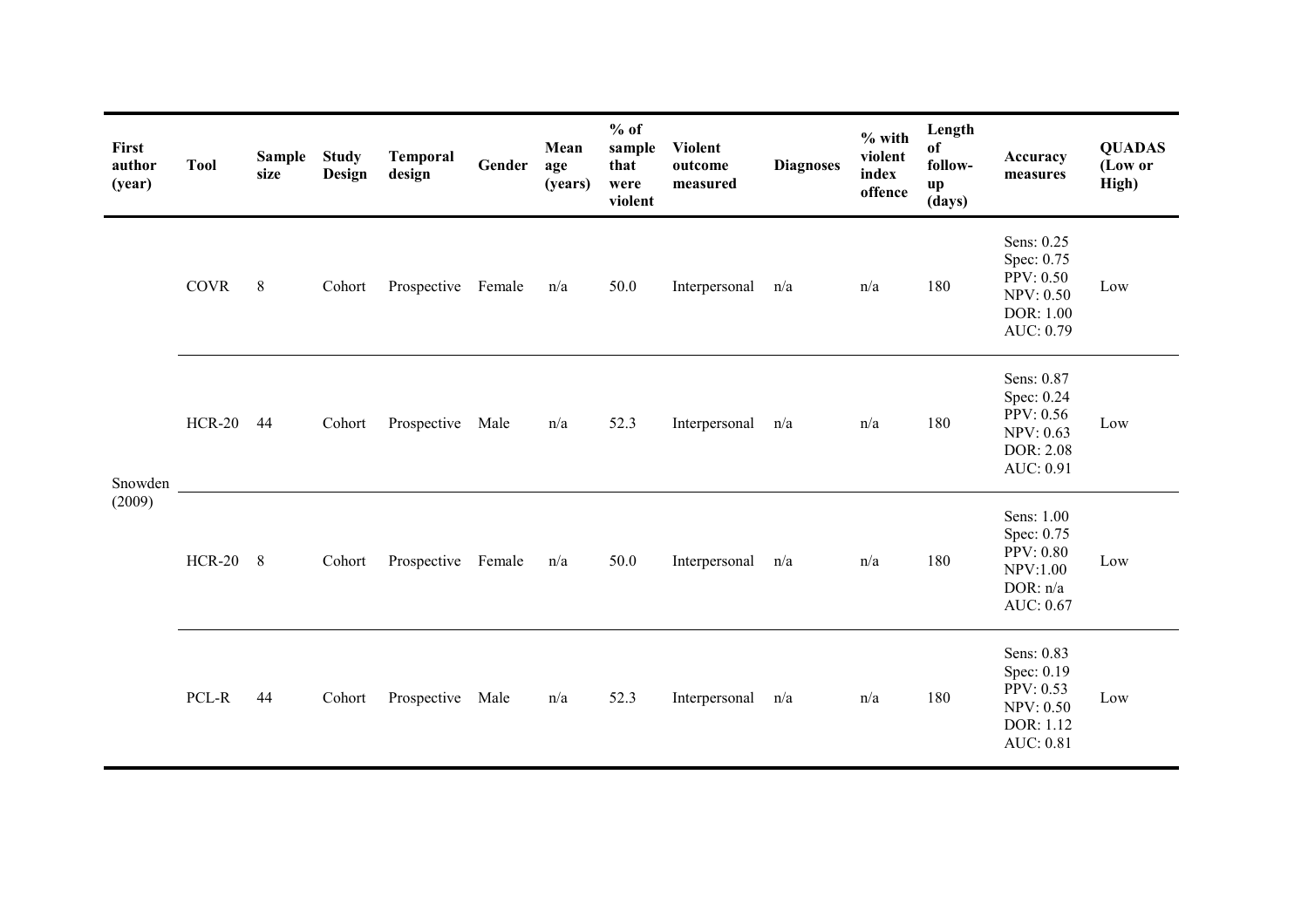| First<br>author<br>(year) | <b>Tool</b> | <b>Sample</b><br>size | <b>Study</b><br>Design | Temporal<br>design | Gender | Mean<br>age<br>(years) | $%$ of<br>sample<br>that<br>were<br>violent | <b>Violent</b><br>outcome<br>measured | <b>Diagnoses</b>                   | $\frac{6}{6}$<br>with<br>violent<br>index<br>offence | Length<br>of<br>follow-<br>up<br>(days) | Accuracy<br>measures                                                                | <b>QUADAS</b><br>(Low or<br>High) |
|---------------------------|-------------|-----------------------|------------------------|--------------------|--------|------------------------|---------------------------------------------|---------------------------------------|------------------------------------|------------------------------------------------------|-----------------------------------------|-------------------------------------------------------------------------------------|-----------------------------------|
|                           | PCL-R 8     |                       | Cohort                 | Prospective        | Female | n/a                    | 50.0                                        | Interpersonal                         | n/a                                | n/a                                                  | 180                                     | Sens: 0.50<br>Spec: 0.75<br>PPV: 0.67<br><b>NPV: 0.60</b><br>DOR: 3.00<br>AUC: 0.57 | Low                               |
| Snowden<br>(2009)         | VRAG 44     |                       | Cohort                 | Prospective        | Male   | n/a                    | 52.3                                        | Interpersonal n/a                     |                                    | n/a                                                  | 180                                     | Sens: 1.00<br>Spec: 0.14<br>PPV: 0.56<br><b>NPV: 1.00</b><br>DOR: n/a<br>AUC: 0.63  | Low                               |
|                           | VRAG 8      |                       | Cohort                 | Prospective        | Female | n/a                    | 50.0                                        | Interpersonal                         | n/a                                | n/a                                                  | 180                                     | Sens: 1.00<br>Spec: 0.00<br>PPV: 0.50<br><b>NPV: 0.00</b><br>DOR: n/a<br>AUC: 0.78  | Low                               |
| Thomson<br>(2008)         | PCL-R 144   |                       | Cohort                 | Retrospective      | Male   | n/a                    | 20.1                                        | Including<br>verbal threat            | Psychotic<br>disorder<br>$(100\%)$ | n/a                                                  | 2920                                    | Sens: 0.56<br>Spec: 0.44<br>PPV: 0.77<br>NPV: 0.24<br>DOR: 1.02<br>AUC: n/a         | Low                               |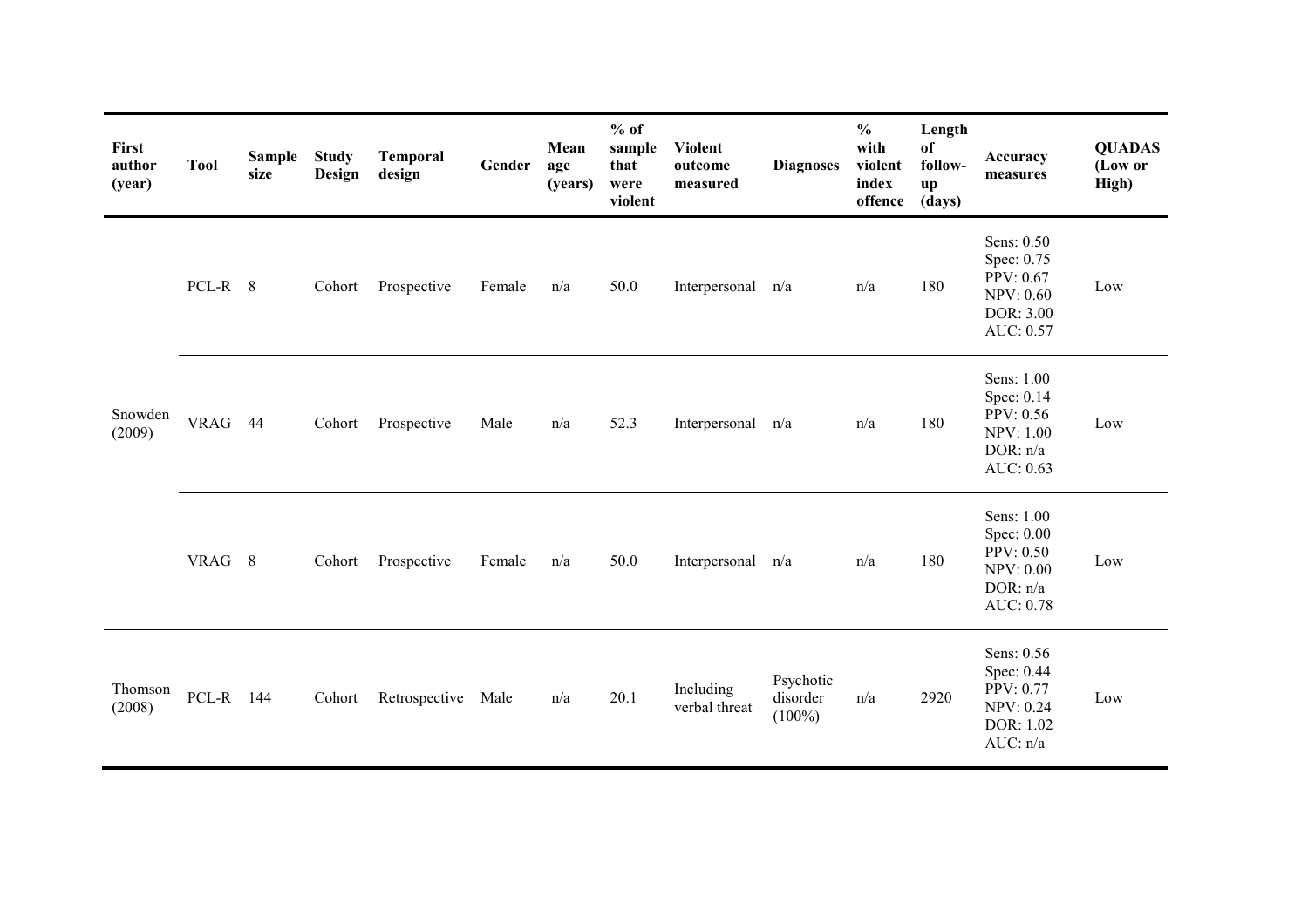| First<br>author<br>(year) | <b>Tool</b> | <b>Sample</b><br>size | <b>Study</b><br>Design | Temporal<br>design | Gender | Mean<br>age<br>(years) | $%$ of<br>sample<br>that<br>were<br>violent | <b>Violent</b><br>outcome<br>measured | <b>Diagnoses</b>                   | $%$ with<br>violent<br>index<br>offence | Length<br>of<br>follow-<br>$\mathbf{u}\mathbf{p}$<br>(days) | Accuracy<br>measures                                                                | <b>QUADAS</b><br>(Low or<br>High) |
|---------------------------|-------------|-----------------------|------------------------|--------------------|--------|------------------------|---------------------------------------------|---------------------------------------|------------------------------------|-----------------------------------------|-------------------------------------------------------------|-------------------------------------------------------------------------------------|-----------------------------------|
|                           | PCL-R 145   |                       | Cohort                 | Retrospective      | Male   | n/a                    | 20.0                                        | Including<br>verbal<br>threat         | Psychotic<br>disorder<br>$(100\%)$ | n/a                                     | 2920                                                        | Sens: 0.31<br>Spec: 1.00<br>PPV: 1.00<br><b>NPV: 1.00</b><br>DOR: $n/a$<br>AUC: n/a | Low                               |
| Thomson<br>(2008)         | <b>VRAG</b> | 17                    | Cohort                 | Retrospective      | Female | n/a                    | 17.7                                        | Including<br>verbal<br>threat         | Psychotic<br>disorder<br>$(100\%)$ | n/a                                     | 2920                                                        | Sens: 0.81<br>Spec: 0.12<br>PPV: 0.75<br><b>NPV: 0.16</b><br>DOR: 0.57<br>AUC: n/a  | Low                               |
|                           | <b>VRAG</b> | 17                    | Cohort                 | Retrospective      | Female | n/a                    | 17.7                                        | Including<br>verbal<br>threat         | Psychotic<br>disorder<br>$(100\%)$ | n/a                                     | 2920                                                        | Sens: 0.69<br>Spec: 0.00<br>PPV: 0.92<br><b>NPV: 0.00</b><br>DOR: $n/a$<br>AUC: n/a | Low                               |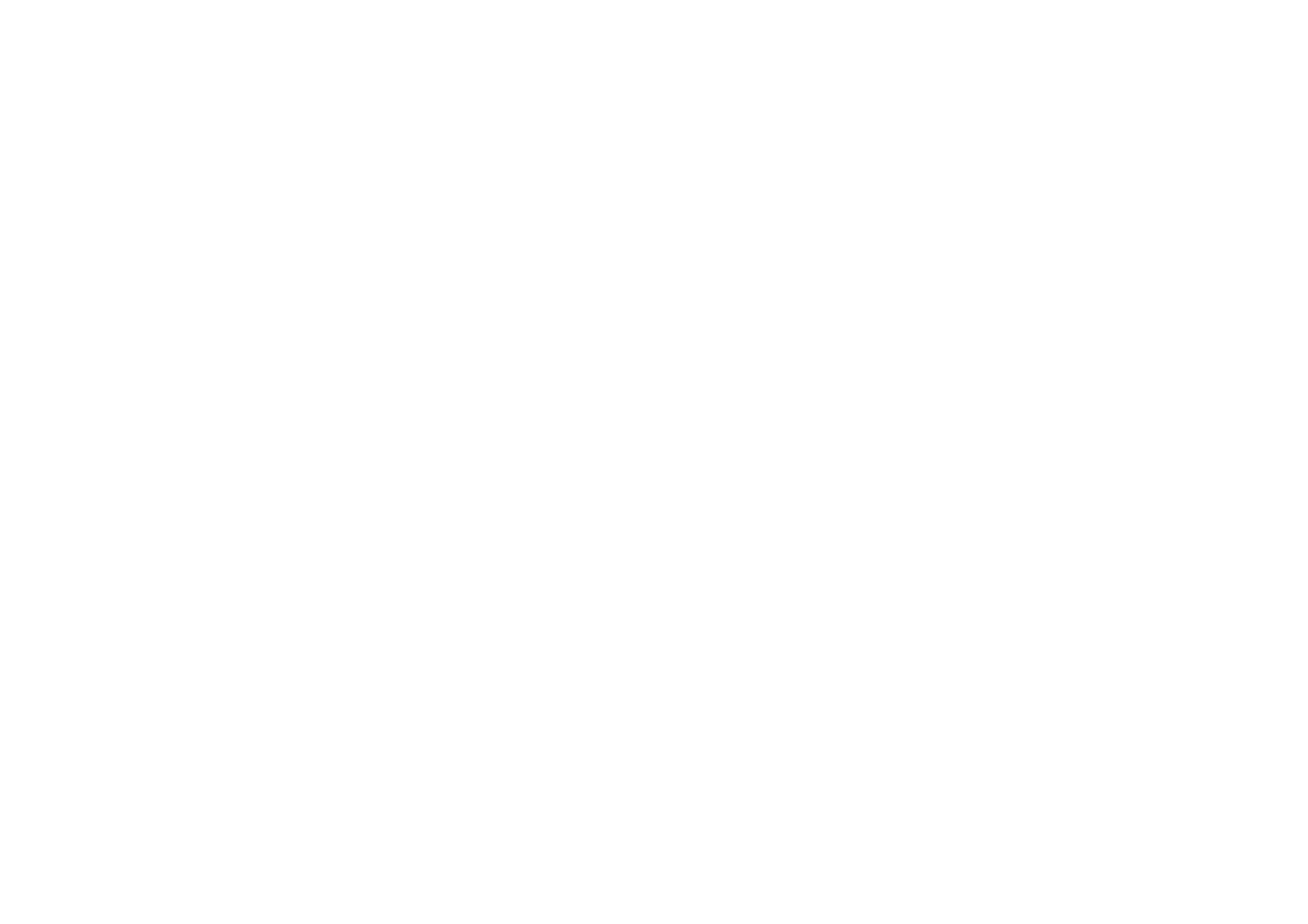|               |                |                   | Sample used in meta-analysis (k=35) |                    |                   |                             | Wider Sample (k=78) |                                 |  |
|---------------|----------------|-------------------|-------------------------------------|--------------------|-------------------|-----------------------------|---------------------|---------------------------------|--|
|               | No. of studies | Sensitivity       | Specificity                         | <b>PPV</b>         | <b>NPV</b>        | <b>DOR</b>                  | No. of studies      | $AUC$ <sup><math>a</math></sup> |  |
| BVC           |                | $0.66(0.41-0.80)$ | $1.00(0.76-1.00)$                   | $0.37(0.25-0.68)$  | $0.99(0.78-0.99)$ | 43.1 (29.6-56.6) $\epsilon$ |                     | $0.83(0.75-0.87)$               |  |
| <b>COVR</b>   |                | $0.73(0.49-0.73)$ | $0.75(0.69-0.76)$                   | $0.50(0.38-0.64)$  | $0.73(0.61-0.83)$ | $4.5(2.8-6.8)$              |                     | $0.73(0.34-0.79)$               |  |
| DASA          |                | $0.73(0.43-0.75)$ | $0.98(0.90-0.99)$                   | $0.35(0.20-0.63)$  | $0.99(0.97-1.00)$ | 10.9 $(9.8-12.1)$           |                     | $0.83(0.65-0.90)$               |  |
| <b>HCR-20</b> | 13             | $0.78(0.56-1.00)$ | $0.71(0.56-0.76)$                   | $0.31(0.26-0.56)$  | $0.94(0.75-1.00)$ | $3.6(1.9-4.5)$              | 27                  | $0.70(0.62 - 0.80)$             |  |
| $PCL-R$       |                | $0.53(0.45-0.63)$ | $0.60(0.38-0.81)$                   | $0.72(0.63-0.82)$  | $0.55(0.43-0.70)$ | $1.1(1.1-2.1)$              | 10                  | $0.64(0.61-0.69)$               |  |
| PCL:SV        |                |                   |                                     |                    |                   |                             |                     | $0.68(0.54-0.72)$               |  |
| <b>START</b>  |                | $0.81(0.78-0.89)$ | $0.60(0.55-0.68)$                   | $0.52(0.44-0.62)$  | $0.86(0.82-0.92)$ | $9.0(7.8-17.0)$             | 8                   | $0.81(0.69-0.88)$               |  |
| <b>VRAG</b>   |                | $0.91(0.78-1.00)$ | $0.06(0.00-0.12)$                   | $0.66$ (0.55-0.79) | $0.08(0.00-0.37)$ | $0.6(0.3-0.8)$              |                     | $0.63(0.57-0.64)$               |  |
| VRS           |                |                   |                                     | $- b$              |                   |                             |                     | $0.63(0.50-0.69)$               |  |

**Appendix Table 2** Median accuracy estimates and interquartile ranges for each violence risk assessment instrument

*<sup>a</sup>* Median AUCs calculated using wider sample

*<sup>b</sup>* Only two samples or fewer, so median or interquartile ranges only given for AUC using wider sample

*<sup>c</sup>* Based on only two, of three, samples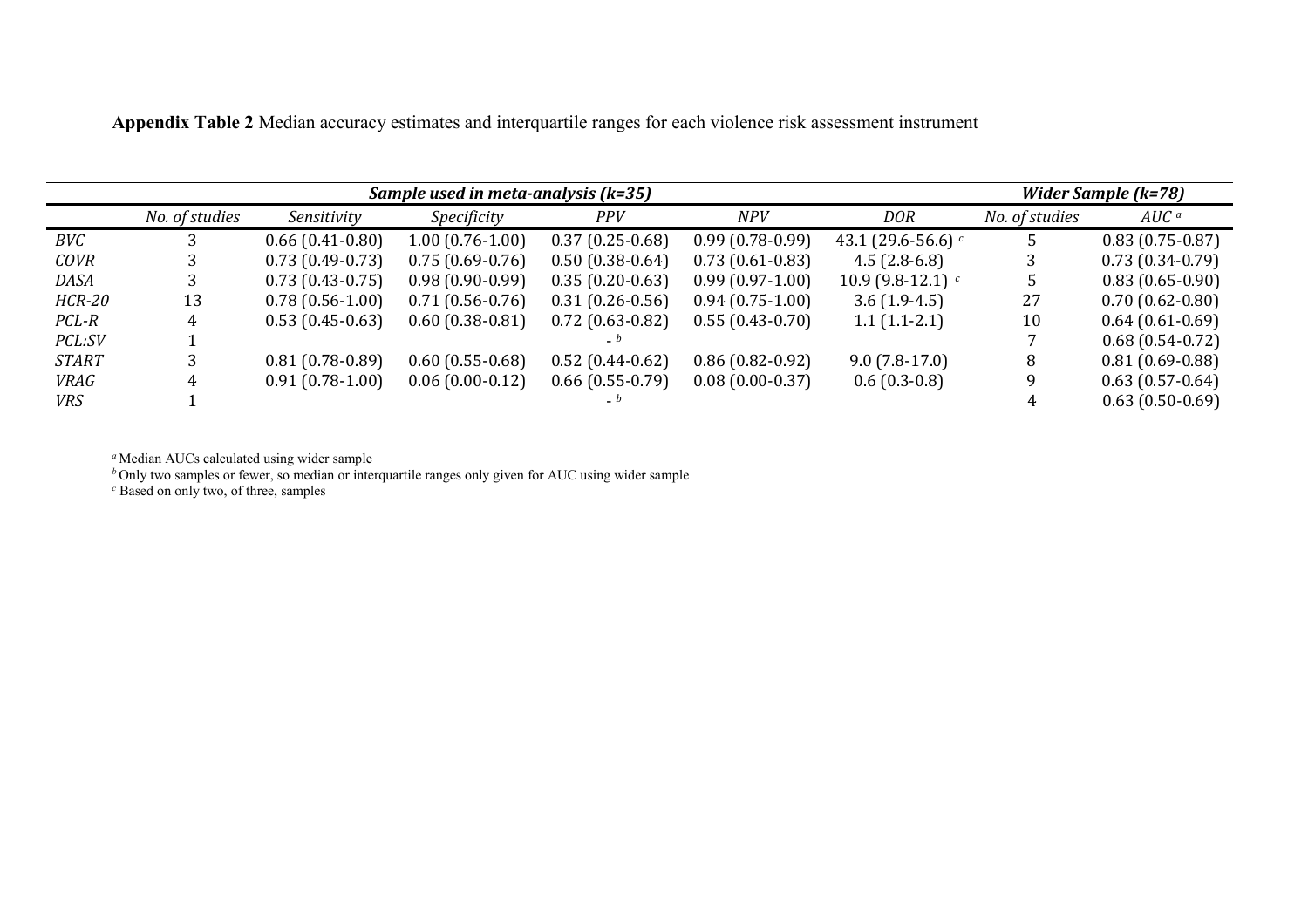| <b>Variable</b>                   | <b>Number of</b><br>samples $(k)$ | <b>Beta coefficient</b><br>$(\beta)$ | 95% confidence<br>intervals | <b>Significance</b><br>(p) |
|-----------------------------------|-----------------------------------|--------------------------------------|-----------------------------|----------------------------|
| Gender                            | 25                                | 0.0002                               | $-0.0015 - 0.0019$          | 0.81                       |
| Sample size                       | 25                                | 0.0004                               | $-0.0010 - 0.0019$          | 0.56                       |
| Mean age                          | 12                                | $-0.0484$                            | $-0.1035 - 0.0067$          | 0.08                       |
| Temporal design <sup>a</sup>      | 25                                | $-0.0431$                            | $-0.1201 - 0.0338$          | 0.26                       |
| Tool type <sup>b</sup>            | 25                                | 0.1075                               | $-0.0454 - 0.2604$          | 0.16                       |
| Violent outcome <sup>c</sup>      | 25                                | $-0.0448$                            | $-0.2432 - 0.2537$          | 0.65                       |
| Psychotic diagnosis               | 9                                 | 0.0016                               | $-0.0089 - 0.0121$          | 0.73                       |
| Personality disorder<br>diagnosis | 6                                 | 0.0022                               | $-0.0085 - 0.0129$          | 0.60                       |
| Violent index offence             | 9                                 | 0.0039                               | $-0.0171 - 0.0248$          | 0.68                       |
| Follow-up period<br>. .           | 23                                | 0.0001                               | $-0.0002 - 0.0004$          | 0.49                       |

**Appendix Table 3** Results of meta-regression analyses of longer-term instrument samples examining AUCs to pre-specified study- and sample-related variables

<sup>a</sup> Prospective design coded as 1; pseudo-prospective coded as 2; retrospective coded as 3

<sup>b</sup> Actuarial tool coded as 1; structured professional judgement tool coded as 2

<sup>c</sup> Violent outcome including verbal aggression coded as 1; violent outcome only including interpersonal physical violence coded as 2